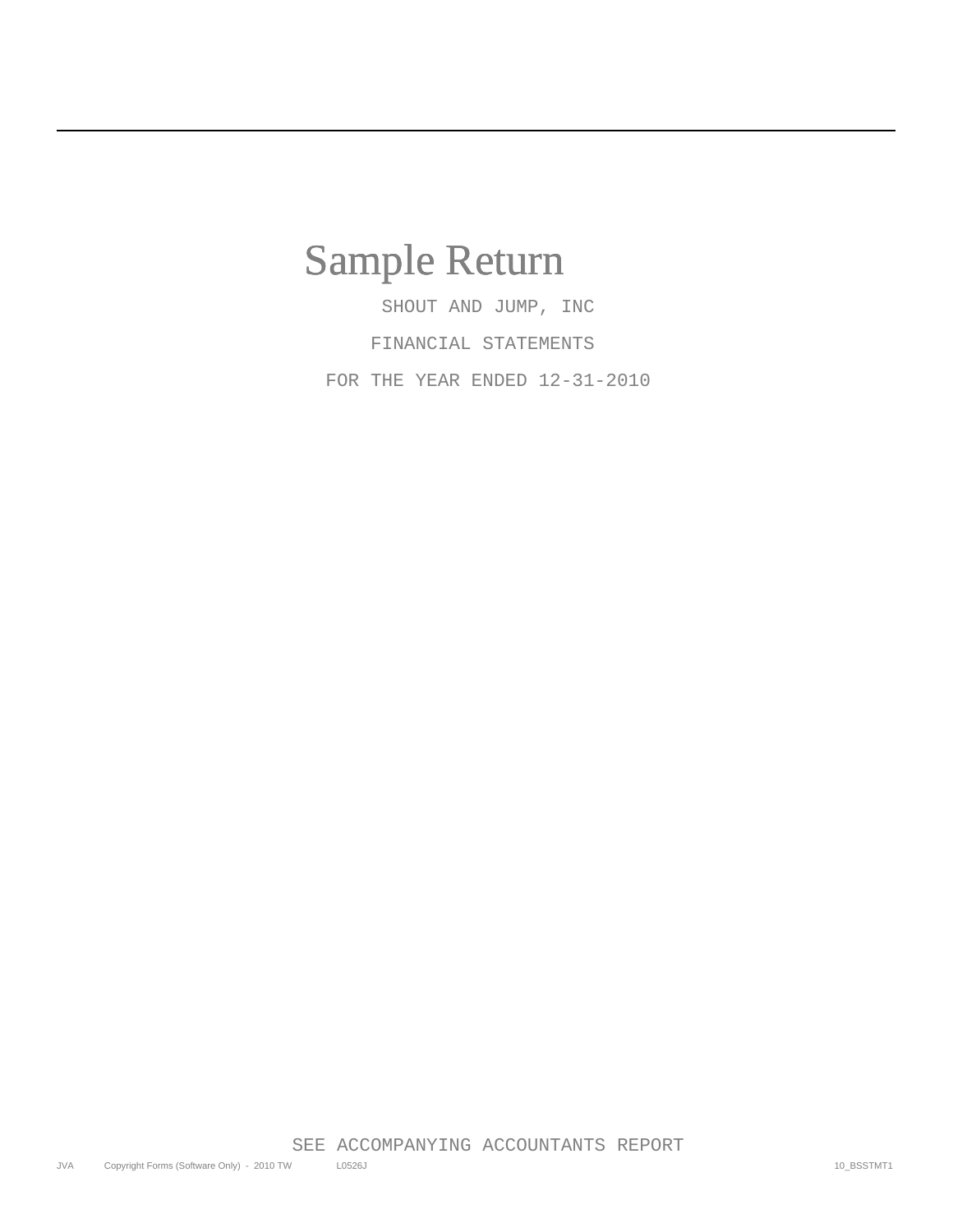## ARTHUR DIMARSKY 32 ERIC LN STATEN ISLAND NY 10308

ACCOUNTANT'S COMPILATION REPORT

## SHOUT AND JUMP, INC 444 AVIATOR BLVD  $_{{\tiny\rm SAN~MANUEL},~{\tiny\rm AZ}~{\tiny\rm 84} }$ ample Return

 WE HAVE COMPILED THE ACCOMPANYING STATEMENT OF ASSETS, LIABILITIES, AND EQUITY - INCOME TAX BASIS OF SHOUT AND JUMP, INC, A CORPORATION, AS OF 12-31-2010, AND THE RELATED STATEMENT OF REVENUES, EXPENSES, AND RETAINED EARNINGS - INCOME TAX BASIS FOR THE YEAR THEN ENDED, IN ACCORDANCE WITH STATEMENTS ON STANDARDS FOR ACCOUNTING AND REVIEW SERVICES ISSUED BY THE AMERICAN INSTITUTE OF CERTIFIED PUBLIC ACCOUNTANTS. THE FINANCIAL STATEMENTS HAVE BEEN PREPARED ON THE ACCOUNTING BASIS USED BY THE COMPANY FOR INCOME TAX PURPOSES, WHICH IS A COMPREHENSIVE BASIS OF ACCOUNTING OTHER THAN GENERALLY ACCEPTED ACCOUNTING PRINCIPLES.

 A COMPILATION IS LIMITED TO PRESENTING, IN THE FORM OF FINANCIAL STATEMENTS, INFORMATION THAT IS THE REPRESENTATION OF THE OWNERS. WE HAVE NOT AUDITED OR REVIEWED THE ACCOMPANYING FINANCIAL STATEMENTS AND, ACCORDINGLY, DO NOT EXPRESS AN OPINION OR ANY OTHER FORM OF ASSURANCE ON THEM.

 THE OWNERS HAVE ELECTED TO OMIT SUBSTANTIALLY ALL OF THE DISCLOSURES ORDINARILY INCLUDED IN FINANCIAL STATEMENTS PREPARED ON THE INCOME TAX BASIS OF ACCOUNTING. IF THE OMITTED DISCLOSURES WERE INCLUDED IN THE FINANCIAL STATEMENTS, THEY MIGHT INFLUENCE THE USERS' CONCLUSIONS ABOUT THE COMPANY'S FINANCIAL POSITION AND RESULTS OF OPERATIONS. ACCORDINGLY, THESE FINANCIAL STATEMENTS ARE NOT DESIGNED FOR THOSE WHO ARE NOT INFORMED ABOUT SUCH MATTERS.

 ARTHUR DIMARSKY 08-02-2011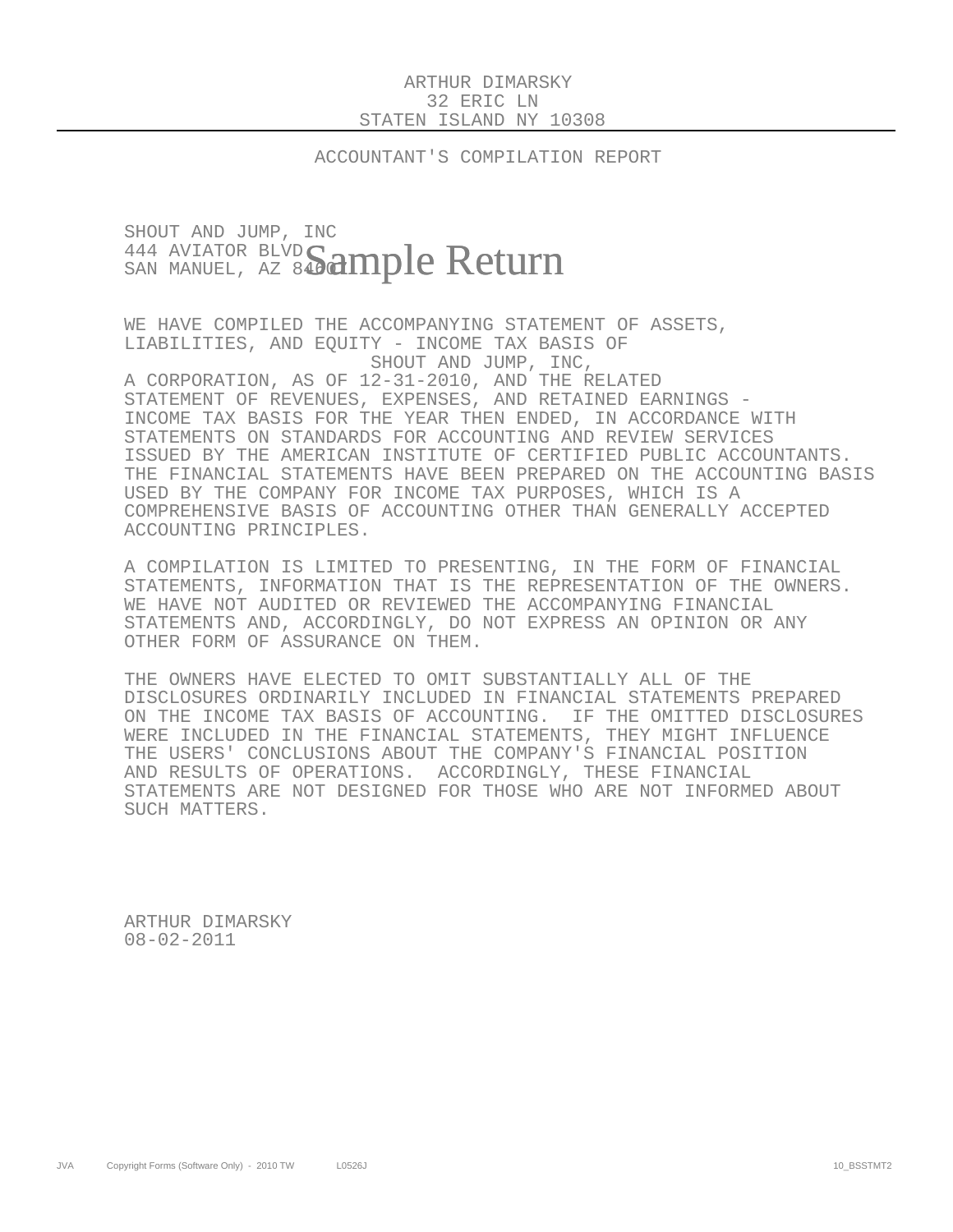| <b>REVENUES</b>                                                                | \$453,000                 |
|--------------------------------------------------------------------------------|---------------------------|
| COST OF REVENUES<br>\$67,418<br>PURCHASES<br>Sample Return<br>ENDING INVENTORY |                           |
| TOTAL COST OF REVENUES                                                         | 61,692                    |
| GROSS PROFIT                                                                   | 391,308                   |
| OPERATING EXPENSES<br>TOTAL OPERATING EXPENSES (SEE STATEMENT)                 | 339,783                   |
| TOTAL OPERATING INCOME (LOSS)                                                  | 51,525                    |
| OTHER REVENUE AND EXPENSE ITEMS<br>INTEREST<br>316                             |                           |
| TOTAL OTHER REVENUE AND EXPENSES                                               | 316                       |
| INCOME (LOSS) BEFORE TAX                                                       | \$51,841                  |
| <b>TAX</b>                                                                     | \$7,333                   |
| NET INCOME (LOSS)                                                              | \$44,508                  |
| RECONCILING ITEMS FROM SCHEDULE M-1                                            | 60,542                    |
| NET INCOME (LOSS) PER BOOK                                                     | \$105,050<br>============ |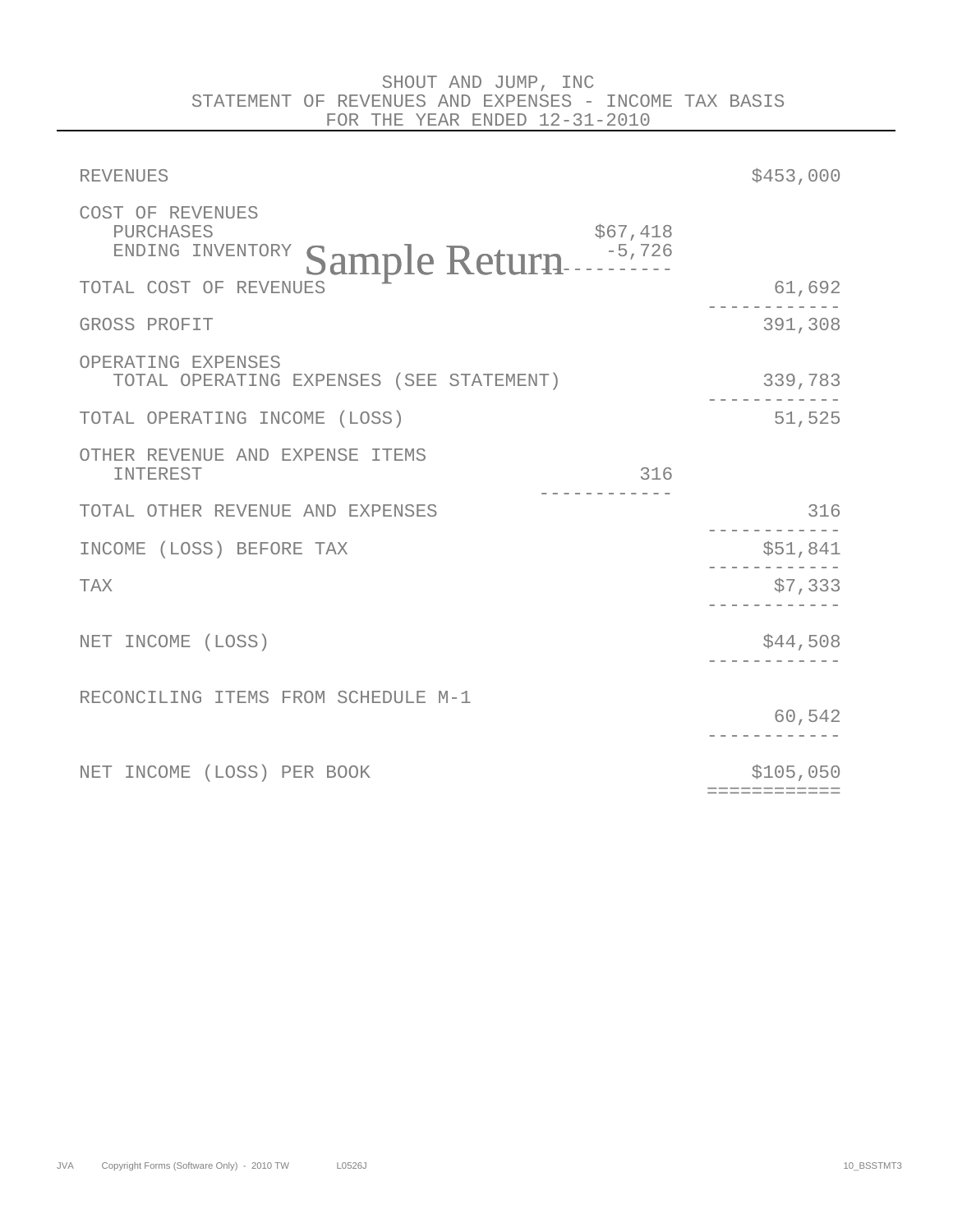| OPERATING EXPENSES                          |           |
|---------------------------------------------|-----------|
| ACCOUNTING                                  | \$3,000   |
| ADVERTISING                                 | 13,300    |
| <b>Sample Return</b><br><b>BANK CHARGES</b> | 280       |
| <b>DEPRECIATION</b>                         | 130,533   |
| <b>FUEL</b>                                 | 17,200    |
| INSURANCE                                   | 2,440     |
| <b>LEASES</b>                               |           |
| INTEREST EXPENSE                            | 10,033    |
| LICENSES AND PERMITS                        | 222       |
| OFFICE SUPPLIES                             | 490       |
| OFFICER COMPENSATION                        | 67,300    |
| RENT AND LEASE EXPENSE                      | 14,200    |
| REPAIRS AND MAINTENANCE                     | 2,860     |
| <b>SALARIES</b>                             | 48,182    |
| <b>TAXES</b>                                | 18,773    |
| MEALS AND ENTERTAINMENT                     | 280       |
| UTILITIES                                   | 5,270     |
| OTHER BUSINESS DEDUCTIONS                   | 5,420     |
| TOTAL OPERATING EXPENSES                    | \$339,783 |
|                                             |           |
|                                             |           |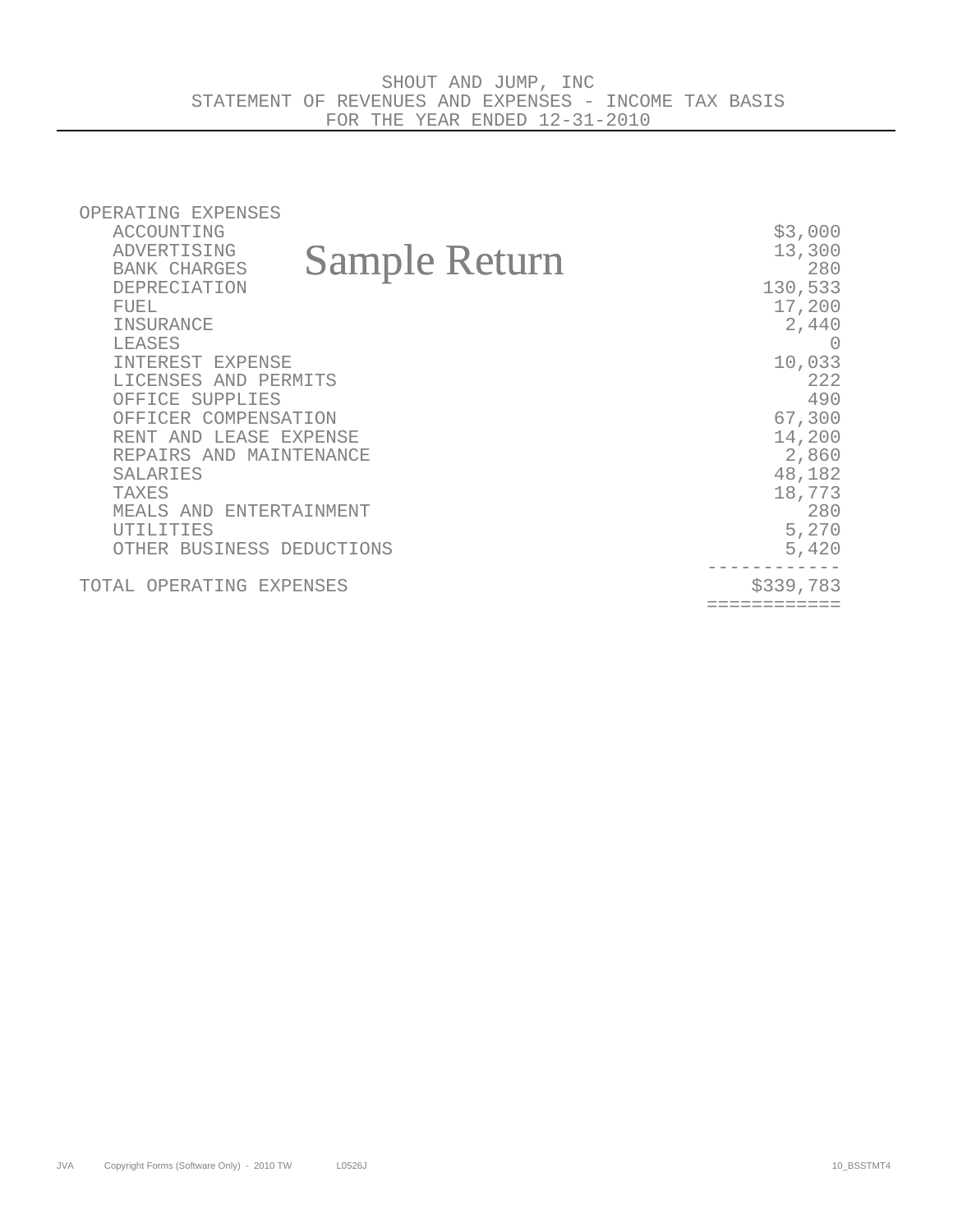SHOUT AND JUMP, INC

ASSETS

| CURRENT ASSETS<br>CASH<br><b>TNVENTORY</b><br>OTHER CURRENT ASSETS         | Sample Return \$111,498                | 5,726<br>12,648                                    |                           |
|----------------------------------------------------------------------------|----------------------------------------|----------------------------------------------------|---------------------------|
| TOTAL CURRENT ASSETS                                                       |                                        |                                                    | \$129,872                 |
| LONG TERM ASSETS<br>LONG TERM INVESTMENT<br>LESS: ACCUMULATED DEPRECIATION | BUILDINGS AND OTHER DEPRECIABLE ASSETS | 239,880<br>277,000<br>$-72,666$<br>_ _ _ _ _ _ _ _ |                           |
| TOTAL LONG TERM ASSETS                                                     |                                        |                                                    | 444,214                   |
| TOTAL ASSETS                                                               |                                        |                                                    | \$574,086<br>:=========== |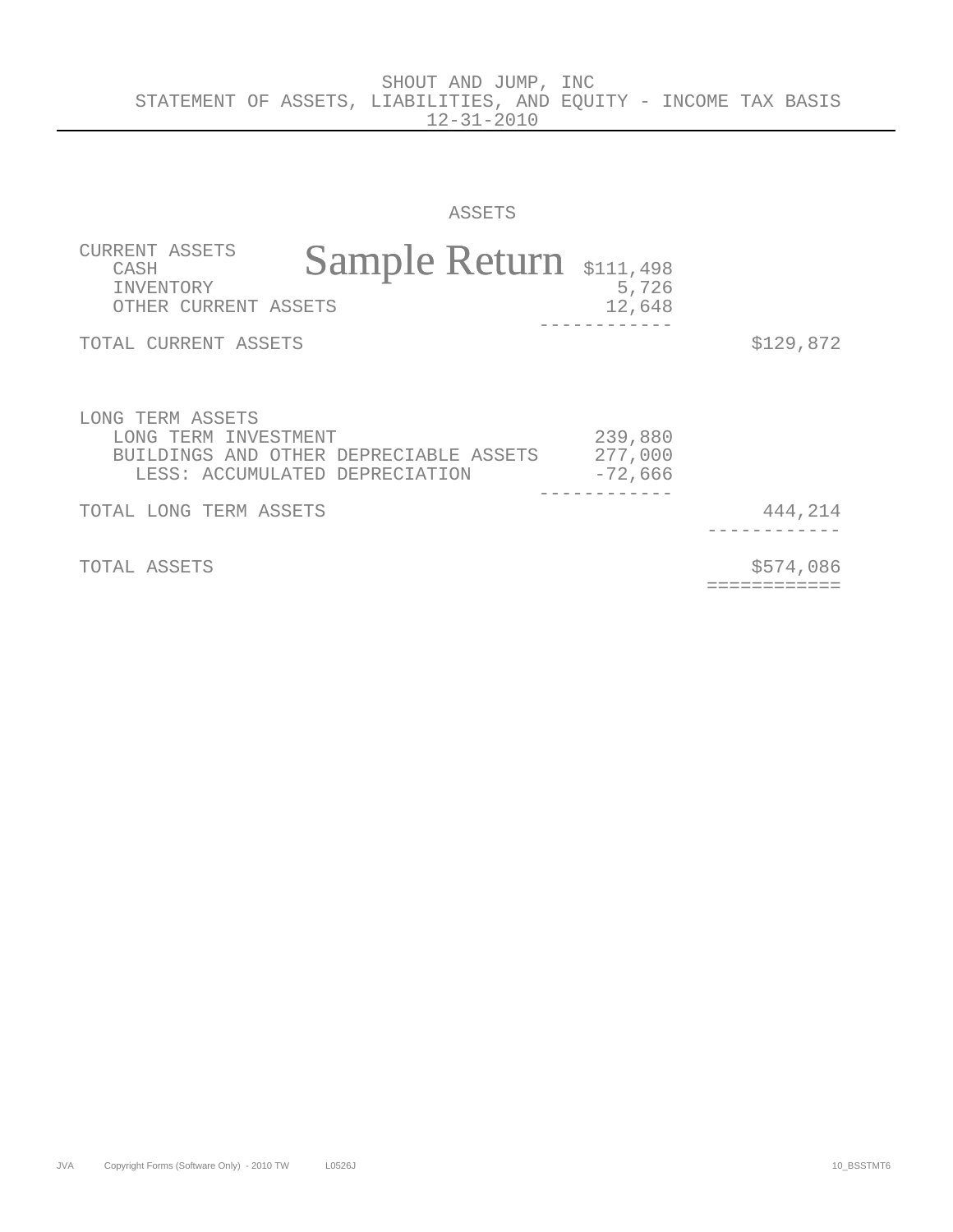|                                                                 |  | SHOUT AND JUMP, INC |                  |  |  |  |
|-----------------------------------------------------------------|--|---------------------|------------------|--|--|--|
| STATEMENT OF ASSETS, LIABILITIES, AND EOUITY - INCOME TAX BASIS |  |                     |                  |  |  |  |
|                                                                 |  |                     | $12 - 31 - 2010$ |  |  |  |

| LIABILITIES AND STOCKHOLDERS EQUITY                       |                   |                           |
|-----------------------------------------------------------|-------------------|---------------------------|
| SHORT TERM LIABILITIES Ample Return \$2,573               |                   |                           |
| TOTAL SHORT TERM LIABILITIES                              |                   | \$2,573                   |
|                                                           |                   |                           |
| LONG TERM LIABILITIES<br>LONG TERM NOTE PAYABLE           | 414,418           |                           |
| TOTAL LONG TERM LIABILITIES                               |                   | 414,418                   |
| TOTAL LIABILITIES                                         |                   | 416,991                   |
| STOCKHOLDERS EQUITY<br>CAPITAL STOCK<br>RETAINED EARNINGS | 100,000<br>57,095 |                           |
| TOTAL STOCKHOLDERS EQUITY                                 |                   | 157,095                   |
| TOTAL LIABILITIES AND STOCKHOLDERS EQUITY                 |                   | \$574,086<br>============ |